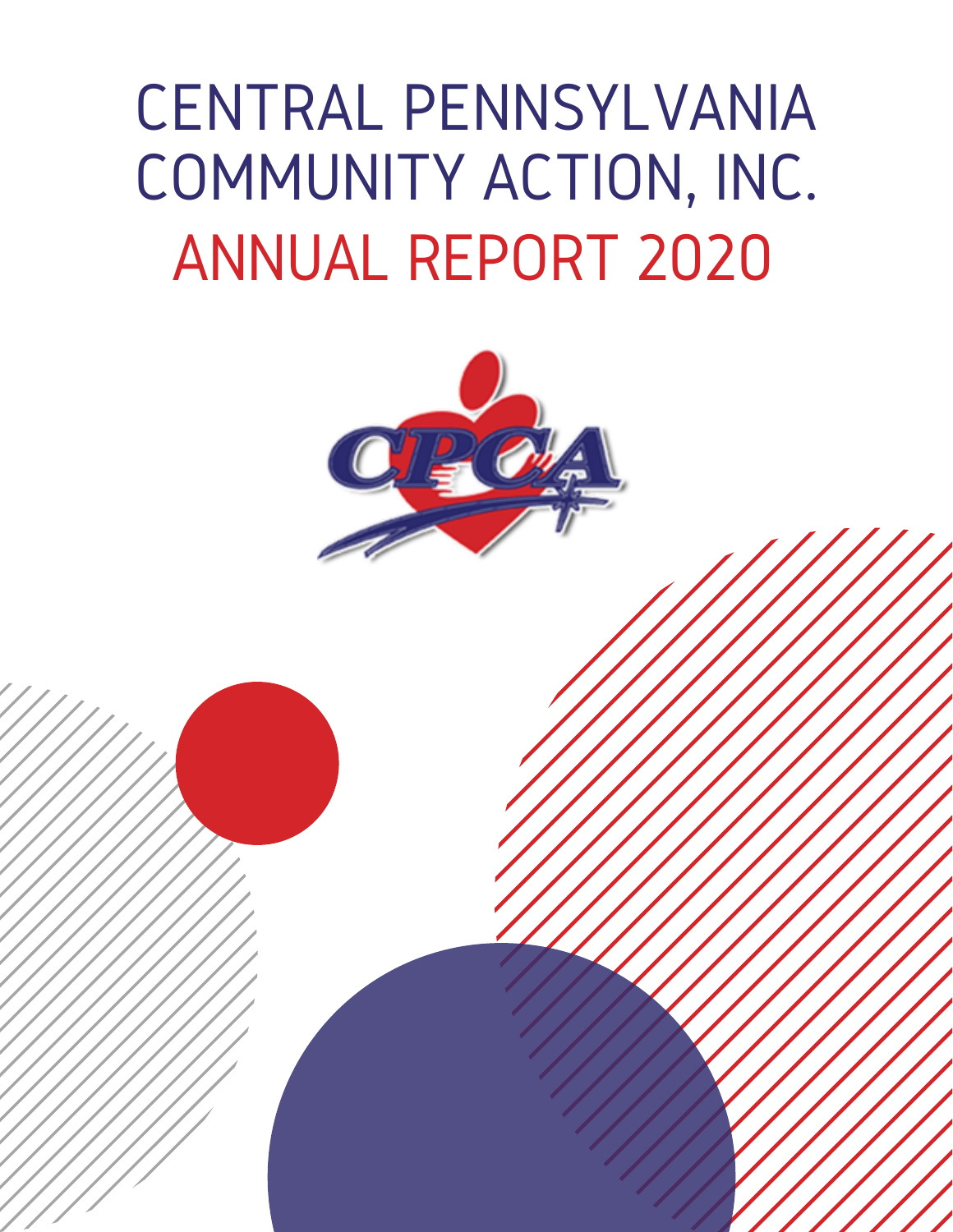### AGENCY PROFILE

Helping People. Changing Lives.

Community Action was initially established on November 14, 1965, and was incorporated as Central Pennsylvania Community Action, Inc. (CPCA) on December 14, 1967. The organization embarked on providing services to families and individuals with low to moderate incomes in Centre and Clearfield Counties. Today, we have five (5) outreach offices located in Clearfield, Houtzdale, Philipsburg, Bellefonte and Aaronsburg, plus a warehouse in Clearfield, to provide quarters for our weatherization program operations. With all of the various locations, CPCA is able to provide many services to our target sector.

In 1983, CPCA formed an affiliate corporation, Central Pennsylvania Development Corporation (CPDC), to develop, own and manage the real estate holdings of the agency. Today, CPDC has approximately 80 affordable rental units in its portfolio. CPCA also owns and operates HUD subsidized housing projects through affiliate corporations: Community Action in Clearfield County (T/A Lawrence Park Village, Clearfield), Curwensville Housing Corporation (T/A Park Avenue Tower, Curwensville), Moshannon Housing Corporation (T/A Moshannon Valley Apartments, Houtzdale), and Leonard Housing Corporation (T/A Leonard Court Apartments, Clearfield).

CPCA has a long and successful history of meeting the diverse needs of low income families and individuals, providing quite an array of services such as affordable housing, weatherization services, medical assistance transportation program, and housing and utility assistance, while maintaining partnerships with other organizations to fill the gaps, as needed by the clients.

The agency also supports eighteen (18) food pantries throughout Centre and Clearfield Counties, which provides various food products, to supplement monthly needs and also provides emergency food when necessary. CPCA also operates a congregate meal program, in conjunction with the Clearfield County Area Agency on Aging, for senior citizens, at our Houtzdale Family Service Center.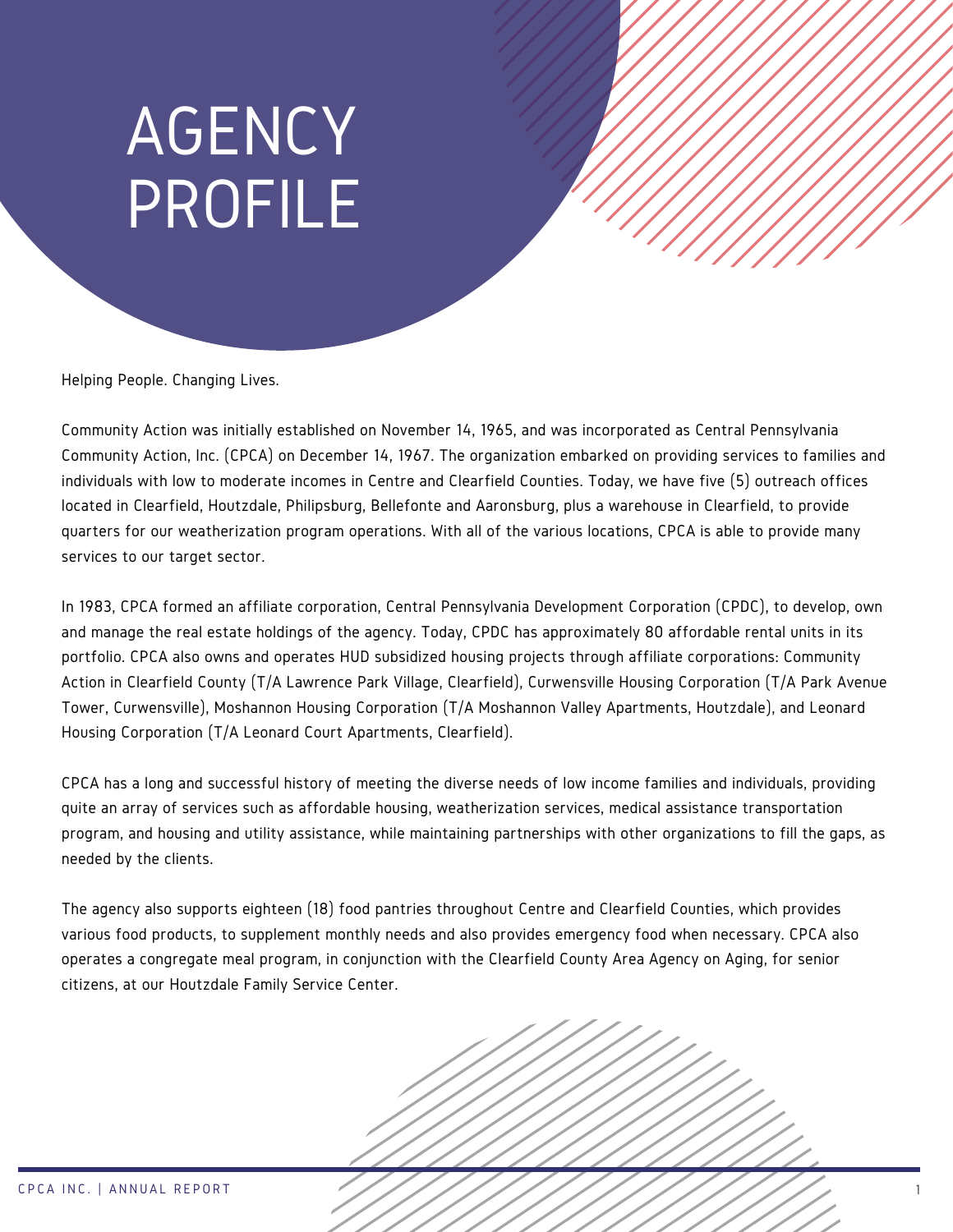# 2020 IN NUMBERS

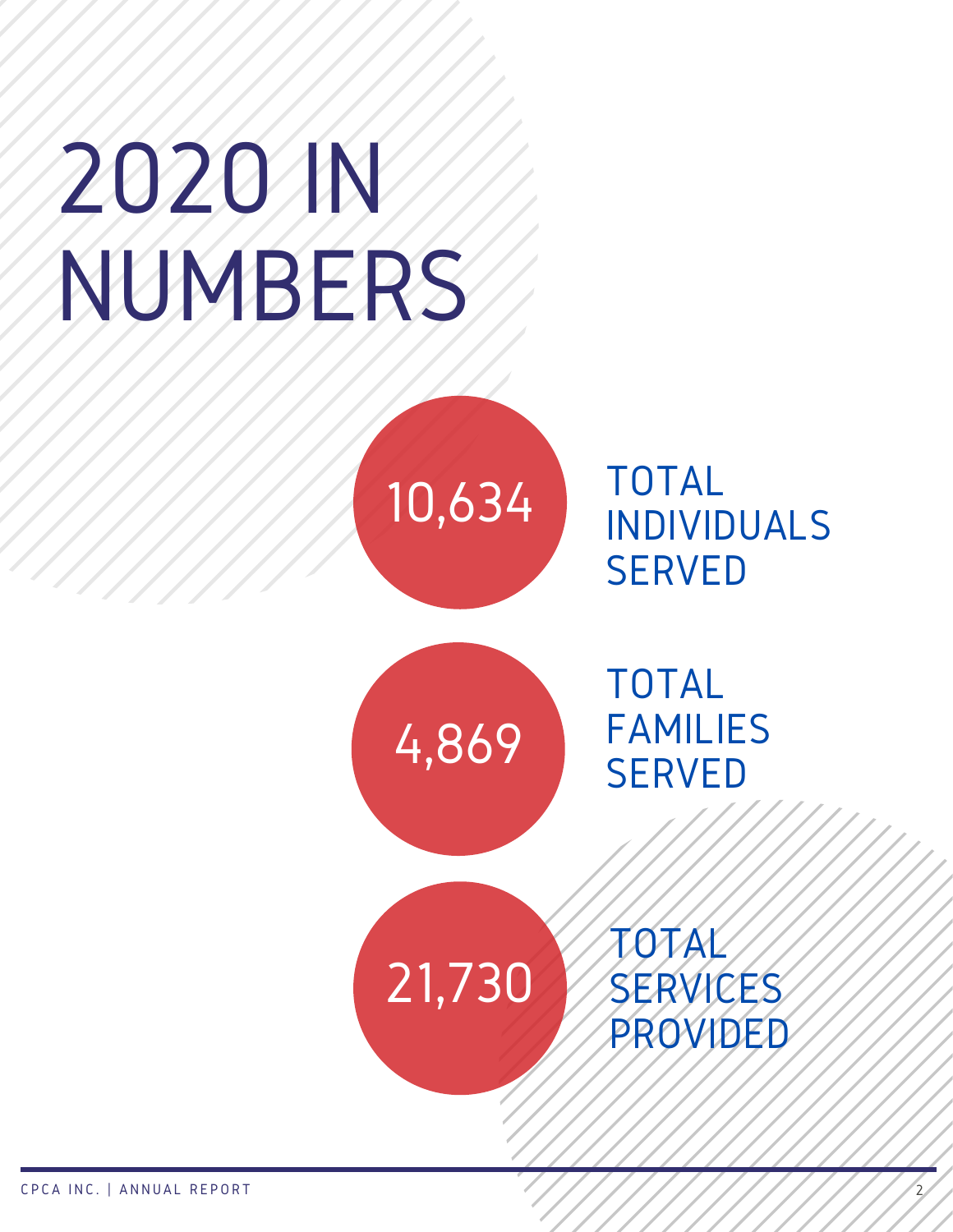### CURRENT BOARD OF DIRECTORS



## **Mission Statement**

#### **Public Sector**

**Kate Roberts Michael Murray Nanci Rommel Roger Cartright - Secretary Tony Scotto - Vice Chairperson Tyler Kirkwood - Treasurer**

#### **Private Sector ///Target Sector**

**Bill Carbone Daniel Nelson Jaylene Shaffner Joe Kelly, Jr. Romayne Naylor - Chairperson Steve Livergood**

**"Strengthening communities in Centre and Clearfield Counties by helping individuals and families to become self-sufficient."**

**Frank Davis Holly Kithcart Luke Walker Paul Springer Roseann Dixon**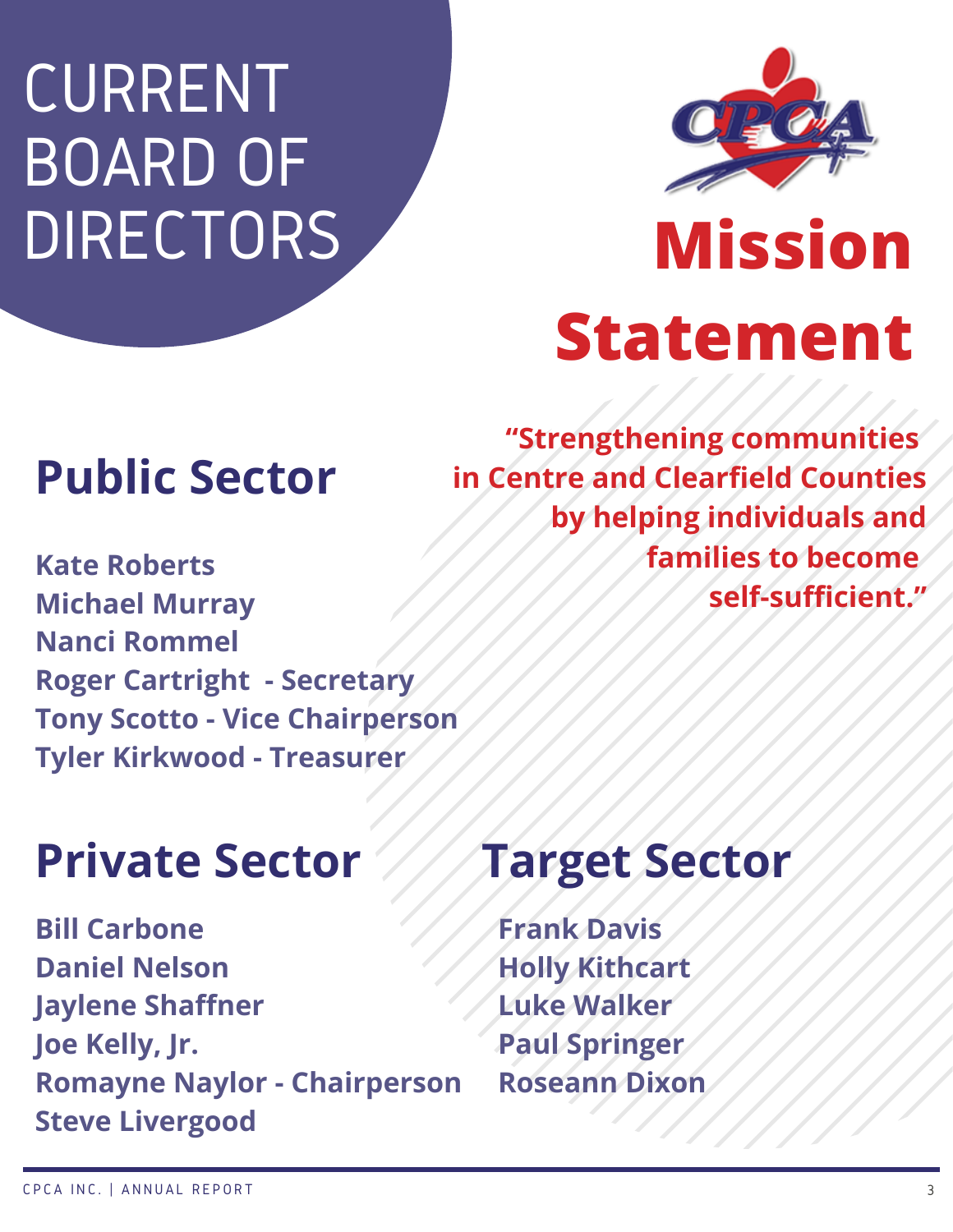



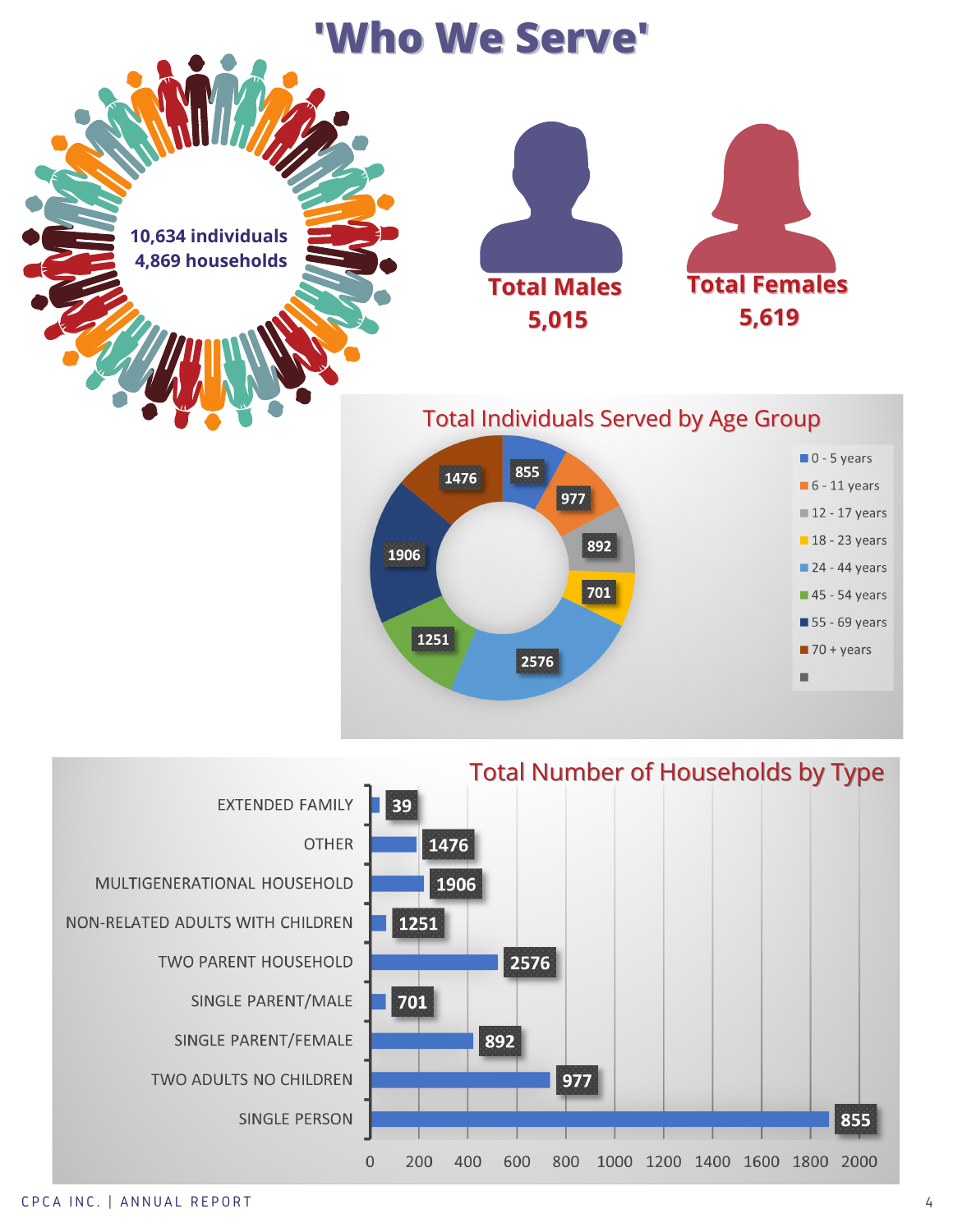### **COMMUNITY ACTION I N ACTIO N**

Medical Transportation

#### Weatherization

Community Strenthening Housing & Utility Assistance Food & Nutrition

**Utility Assistance**

**Housing and Utility Payment Assistance programs offer services to individuals and families experiencing or at risk for homelessness. Housing &**

- **Rental Payments 288**
- **Deposit Payments 27**
- **Mortgage Payments 5**
- **Utility Assistance 360**

**MATP assures transportation is available for consumers to and from medical providers.**

> **Total Unduplicated 1,351 Total Trips 46,516**

**Medical Assistance Transportation Program**

**Food Services \*includes Food Pantry & Congregate**

**Meals**

**Helping low-income individuals and families combat food insecurity in both Centre and Clearfield Counties:**

**3,711 Total Unduplicated Individuals 2,028 Total Unduplicated Families**